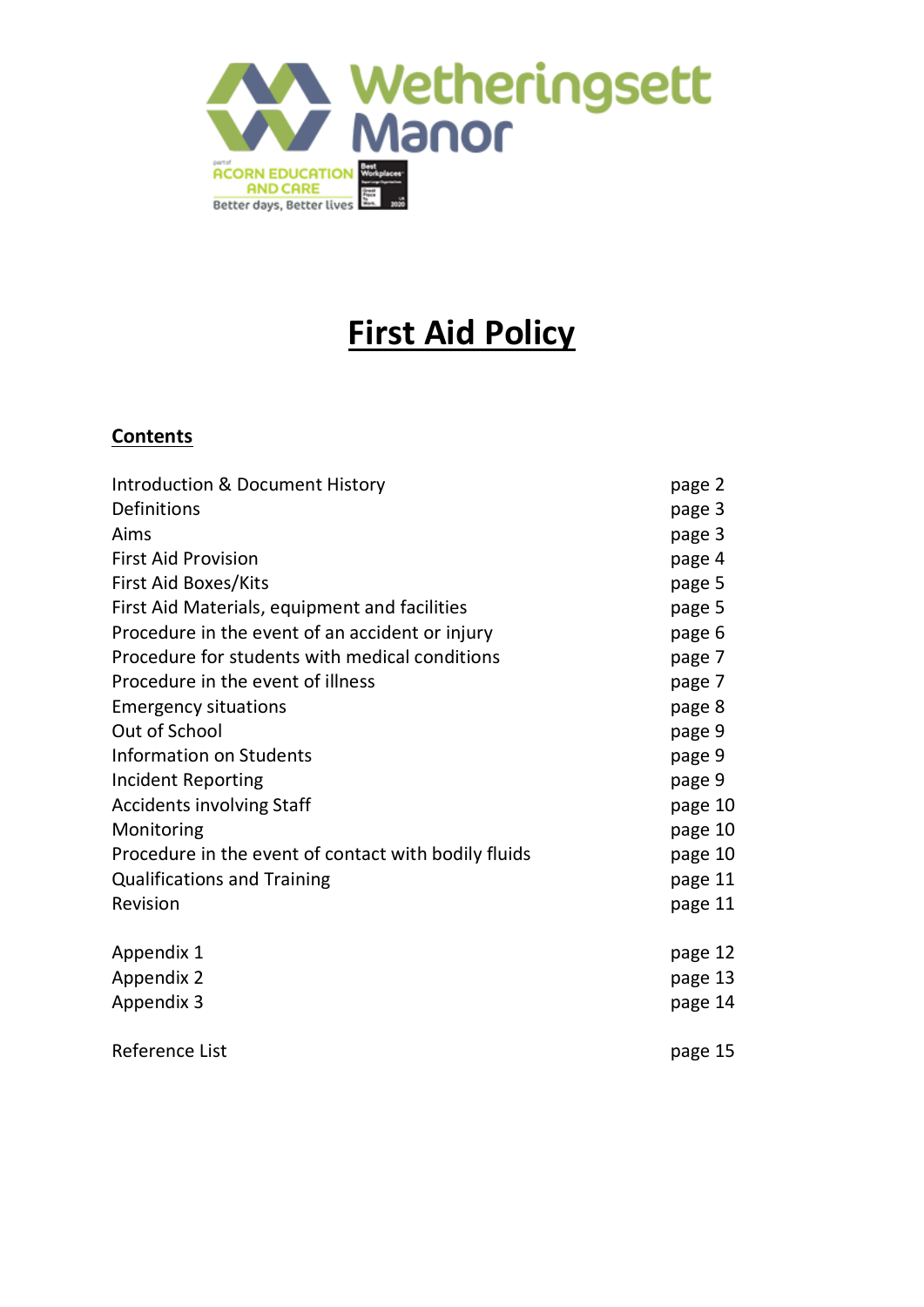## **INTRODUCTION**

This policy outlines the School's responsibility to provide adequate and appropriate First Aid to pupils, staff, parents and visitors and the procedures in place to meet that responsibility

#### **DOCUMENT HISTORY**

|     | <b>Comments/amendments</b> | <b>Name</b> | Date           |
|-----|----------------------------|-------------|----------------|
| 1.0 | Document created           | Perry Smith | September 2021 |
| 1.1 | Reviewed policy            | Perry Smith | March 2022     |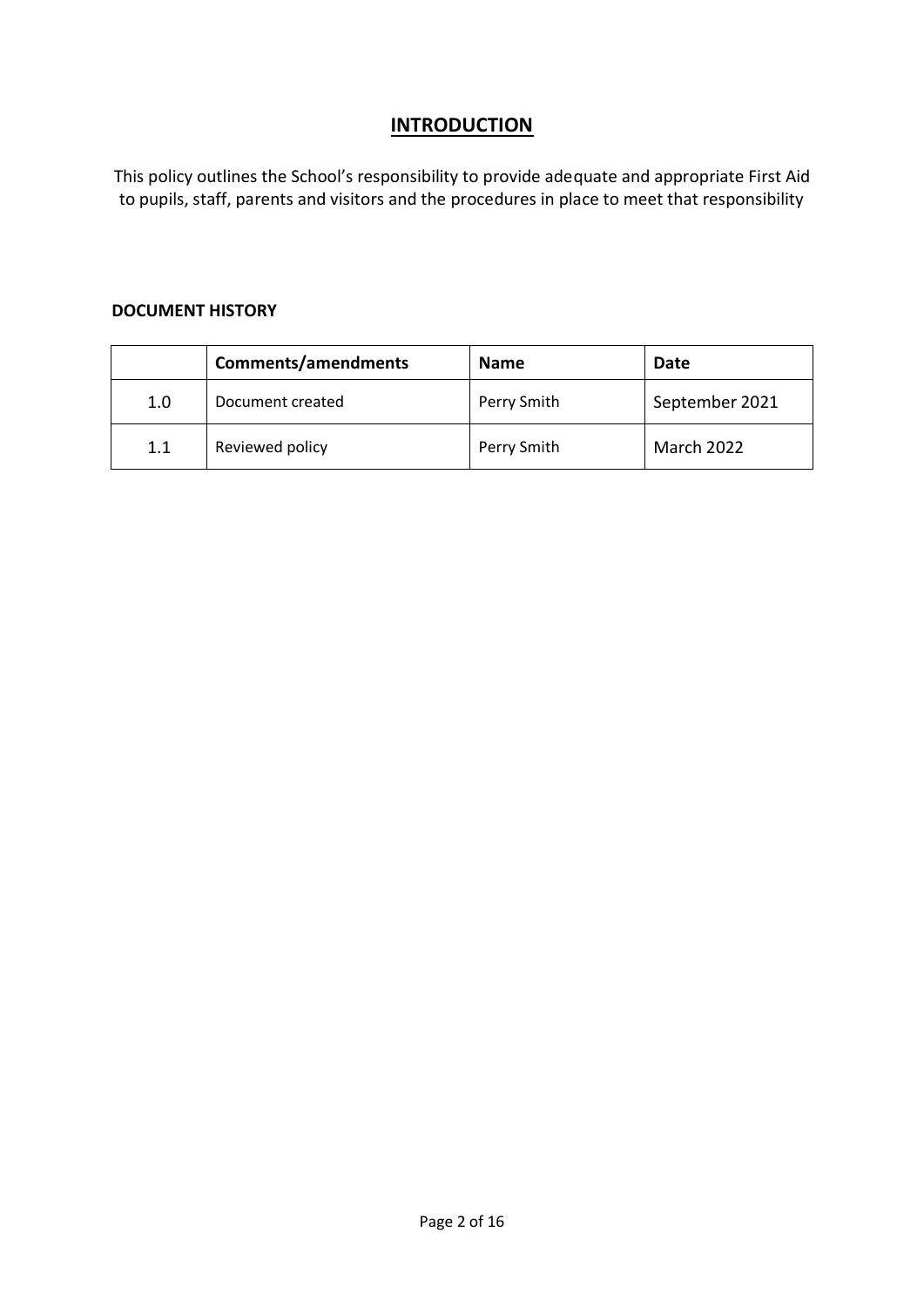#### **DEFINITIONS**

**First Aid** means the treatment of minor injuries which do not need treatment by a medical practitioner or nurse as well as treatment of more serious injuries prior to assistance from a medical practitioner or nurse for the purpose of preserving life and minimising the consequences of injury or illness. For the avoidance of doubt, First Aid does not include giving any tablets or medicines.

**First Aiders** are members of staff who have completed a Health and Safety Executive (**HSE**) approved First Aid course and hold a valid certificate of competence in First Aid at Work or Emergency First Aid

**First Aid Guidance** is the *First Aid at work: Health and Safety (First Aid) Regulations 1981: approved code of practice and guidance* (Health and Safety Executive, 2nd edition, 2009).

## **AIMS**

To ensure that Wetheringsett Manor School has adequate, safe and effective First Aid provision in order for every student, member of staff and visitor to be well looked after in the event of any illness, accident or injury, no matter how major or minor.

To ensure that all staff and students are aware of the procedures in the event of any illness, accident or injury

**Nothing in this policy should affect the ability of any person to contact the emergency services in the event of a medical emergency. Staff should always dial(9) 999 for the emergency services in the event of a serious medical emergency before implementing the terms of this Policy and make clear arrangements for liaison with ambulance services on the School site.** 

#### **PURPOSE**

To preserve life

- To limit worsening of the condition
- To promote recovery
- To provide First Aid as necessary from trained members of staff
- To promote health and safety awareness in children and adults, in order to prevent First Aid being necessary
- To encourage every child/young person and adult to begin to take responsibility for their health needs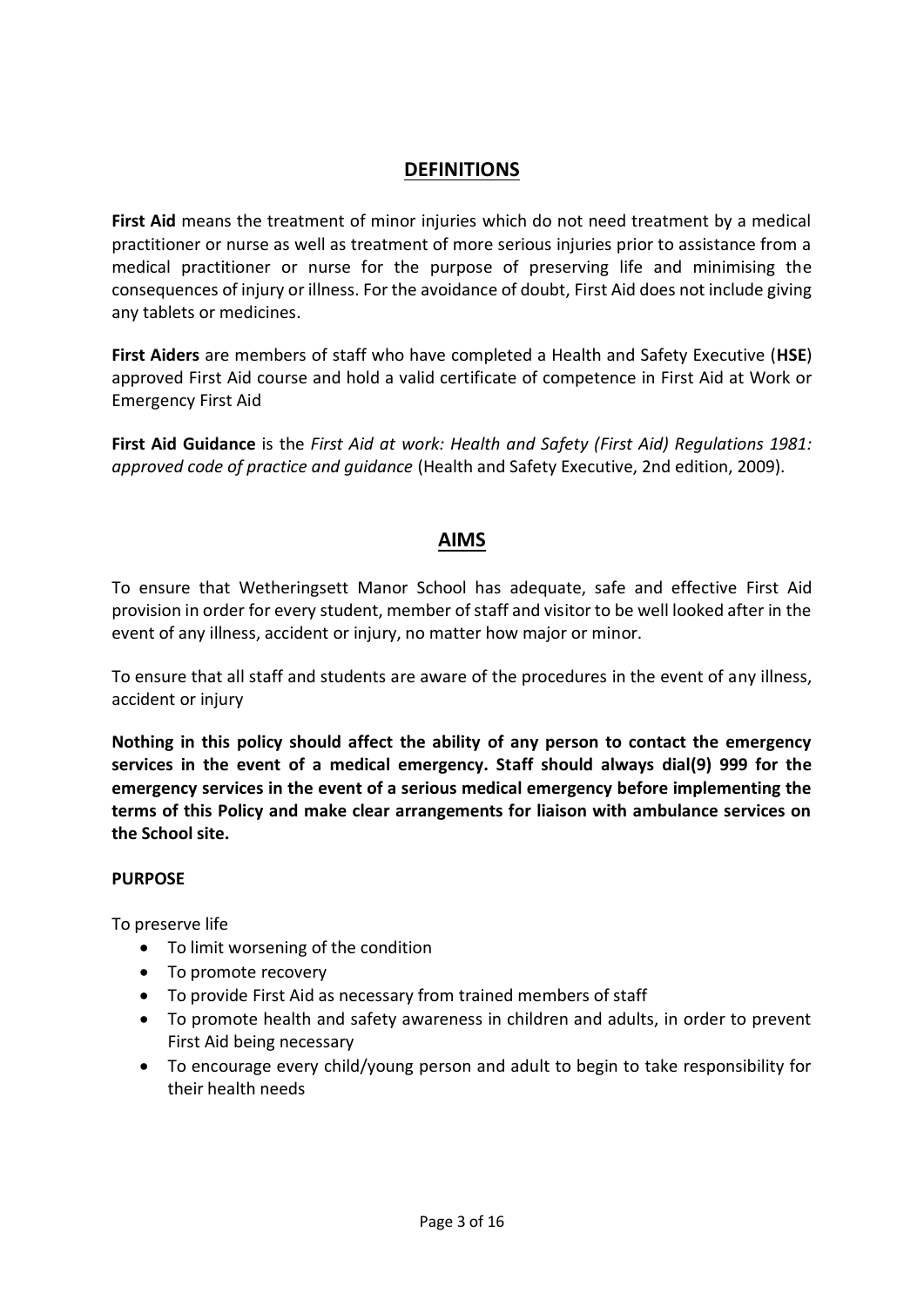## **FIRST AID PROVISION**

The Head Teacher is responsible for ensuring that there is an adequate number of qualified First Aiders. There will be at least one First Aider on each school site when children are present.

First Aid kits are provided on all house units and relevant class rooms and areas.

First Aid kits are provided in transport for visits off site.

The Pastoral Manager(s) will ensure the maintenance of the contents of the First Aid boxes and other supplies. All staff are responsible for alerting the Pastoral Manager(s) when they have used and need to replace equipment used from the First Aid box

The Pastoral Manager(s) to ensure adequate First Aid stock and supplies are ordered.

All staff will be trained in any aspects of First Aid deemed necessary e.g. asthma, epilepsy.

All staff will ensure that they have read the school's First Aid Policy.

At Wetheringsett, at least one person who has a current First Aid certificate will be on the premises at all times when children are present.

On outings there will be at least one person who has a current First Aid certificate.

A list of First Aiders names is maintained centrally and is available in departmental areas.

The main duties of First Aiders are to give immediate First Aid to students, staff or visitors when needed and to ensure that an ambulance or other professional medical help is called when necessary. First Aiders are to ensure that their First Aid certificates are kept up to date through supervision and liaison with the Head Teacher/ Pastoral Manager(s)

The First Aiders will undergo update training at least every three years.

All staff should read and be aware of this Policy, know who to contact in the event of any illness, accident or injury and ensure this Policy is followed in relation to the administration of First Aid. All staff will use their best endeavors, at all times, to secure the welfare of the students.

Anyone on the School premises is expected to take reasonable care for their own and others safety.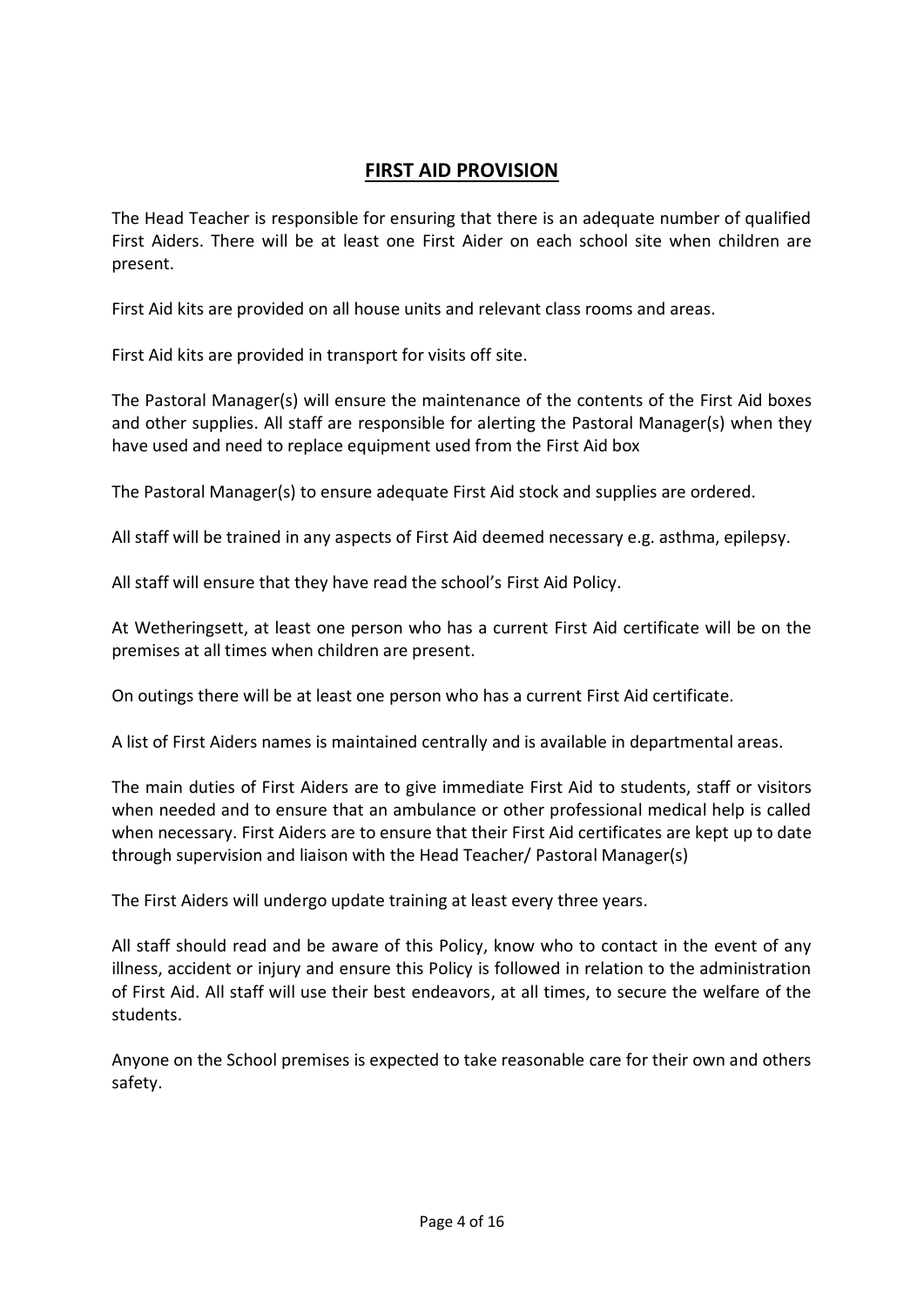# **FIRST AID BOXES/KITS**

First Aid Boxes are located in:

- Medical Room
- Kitchen
- Staff Room
- All School Transport
- Food Technology room
- Cottage provision

No medicine/tablets are to be kept in the First Aid Boxes/kits. See **appendix 2** for contents of First Aid Box/Kit.

Signs will be displayed around the school indicating where First Aid kits can be found. The First Aid kits will be located as near to hand washing facilities as is practicable.

The First Aid boxes/kits should only be used by a qualified First Aider and can be used in the time it takes for the Lead First Aider to arrive. They can be used also for very minor injuries such as small cuts.

#### **FIRST AID MATERIALS, EQUIPMENT AND FACILITIES**

The Head Teacher must ensure that the appropriate numbers of first-aid containers, according to the risk assessment of the site, are available. See HSE guidelines on recommended and mandatory contents.

- a) All first-aid containers must be marked with a white cross on a green background
- b) Each vehicle must carry a first-aid kit

First Aid containers should be kept near to hand washing facilities as is practicable.

Spare stock should be kept in the medical room. The Pastoral Manager(s) orders adequate stock and supplies.

If First Aid boxes/kits are used, they should be re-stocked by the Pastoral Manager(s). Staff using the First Aid boxes/kits are responsible for making sure they request stock is replaced if used.

The First Aid boxes/kits should be checked once a term and a record kept both in the box/kit and centrally in the Medical Room. These checks can be done by the Pastoral Manager(s) or a designated staff member.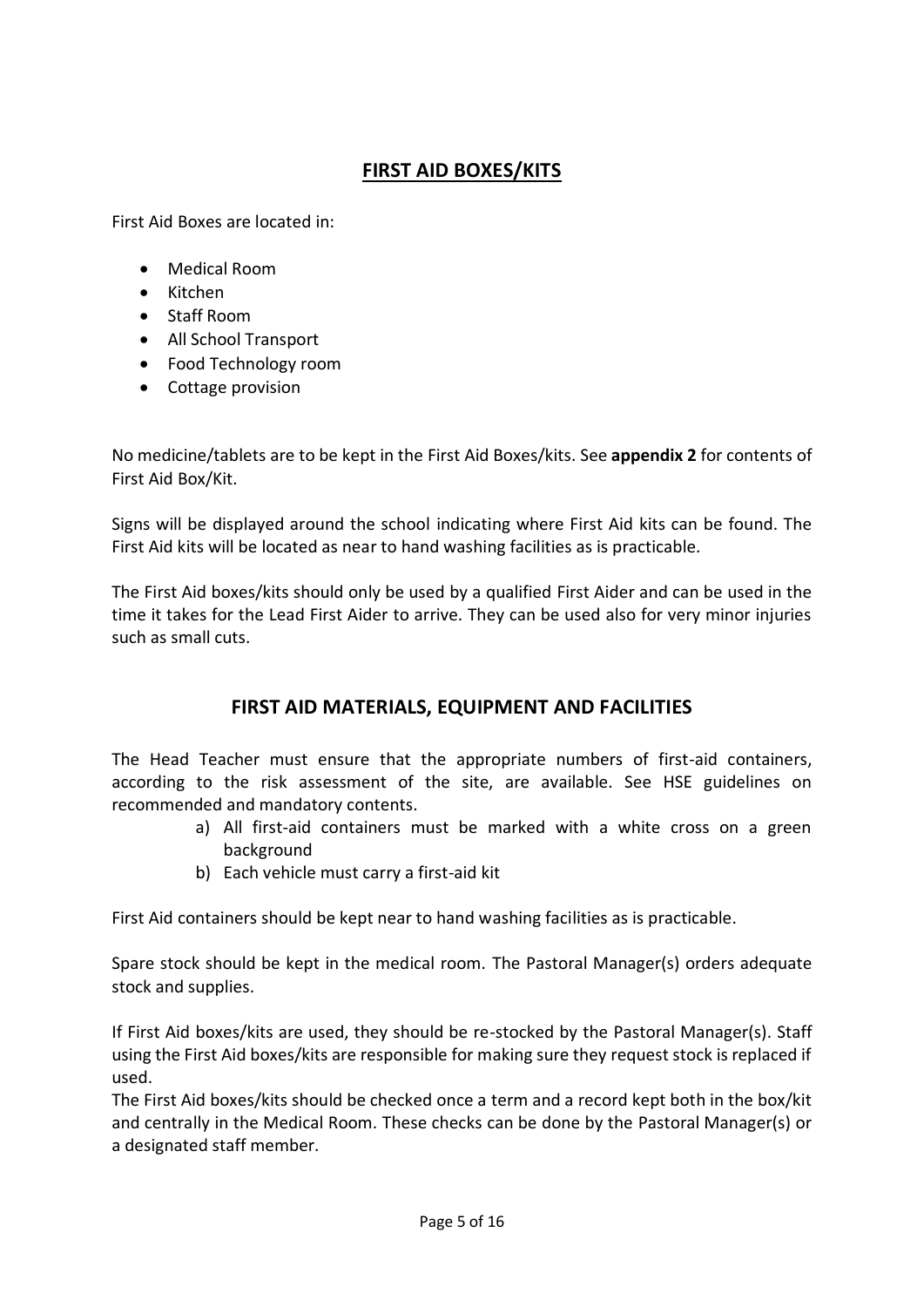# **PROCEDURE IN THE EVENT OF AN ACCIDENT OR INJURY**

If an accident occurs, then either the member of staff supervising the class or a lead first aider should be informed. That person will assess the situation and decide on the next course of action, which may involve calling immediately for an ambulance. If necessary a Lead First Aidershould be called for as soon as is possible. A First Aider can also be called for if necessary and should be called if a lead first aider is not available immediately.

In the event of an injury or medical emergency, staff should notify a member of the Senior Leadership Team.

In the event that the First Aider does not consider that they can adequately deal with the presenting condition by the administration of First Aid, then they should arrange for the injured person to access appropriate medical treatment without delay.

A list of First Aiders names and locations are maintained centrally and is available in departmental areas.

Mark Jeffries (Headteacher) to be contacted and informed of any pupil complaining of illness or who has been injured. If too unwell to attend class, constant supervision will be provided by the Pastoral Team/Education team in the medical room. Parents/ Carers will be contacted.

Parents/ Carers are contacted if there are any doubts over the health or welfare of a pupil.

The school recommends that, unless it cannot possibly be avoided, no member of staff should administer First Aid without a witness (preferably another member of staff).

No member of staff or volunteer helper should administer First Aid unless he or she has received proper training, except in the case of minor cuts and grazes.

For their own protection and the protection of the patient, staff who administer First Aid should take the following precautions:

Exposed cuts and abrasions should be cleaned under running water and patted dry with a sterile dressing.

Hands should be washed before and after administering First Aid. Disposable gloves should be worn and apron if necessary

If an injury has been sustained, the pupil should not be moved and a lead first asked for support.

In the event of a head injury, the pupil or staff should be seen by a lead first aider who should use AVPU (Alert, Voice, Pain, and Unresponsive) to assess the injury. Head injuries should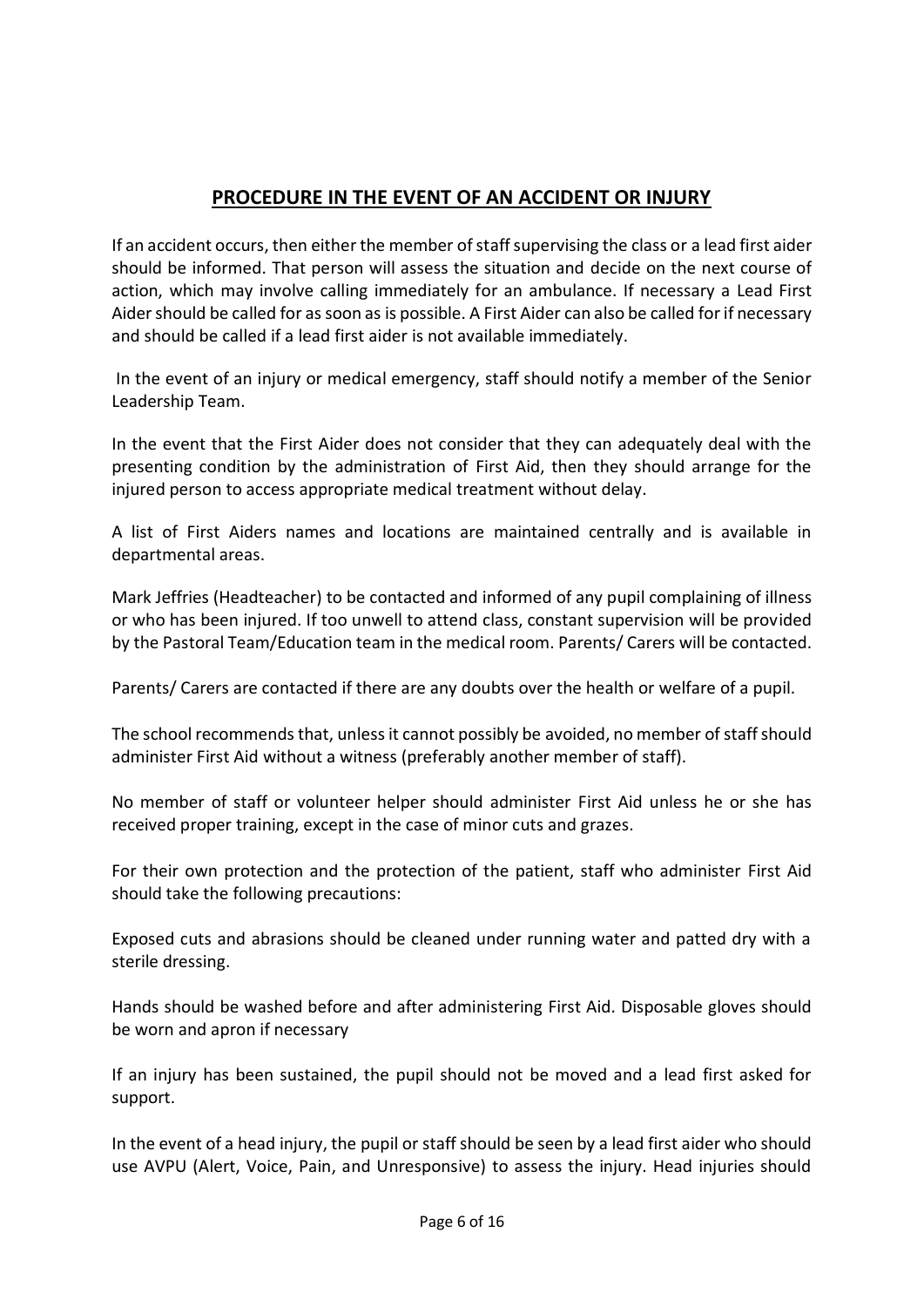always be treated with extra caution and further medical attention is required if there is any doubt, this may be to call 111, go to minor injuries or to hospital. All cases should be monitored for 24 hours regardless.

# **PROCEDURE FOR STUDENTS WITH MEDICAL CONDITIONS (SUCH AS ASTHMA, EPILEPSY, DIABETES ETC.)**

All staff undergoes emergency First Aid training on a rolling programme.

A record and information is maintained of students who need to have access to asthma inhalers. Any use age of epipens, injections or similar and this information is circulated to teachers and First Aiders and training given under the direction of medical professional prior to usage.

There will be information on the individual combined placement and health plan and personal information summary with details of specific conditions including hypoglycaemic episodes or anaphylactic shock. This information will be viewed regularly on a termly basis or sooner if necessary. Each young person will have an individual medical risk assessment or plan as required.

## **PROCEDURE IN THE EVENT OF ILLNESS**

If a student is unwell during lessons then he should consult the member of staff in charge who will assess the situation and decide on the next course of action. The student will be accompanied to the Medical Room if appropriate. Students who have been injured and who are in obvious pain or distress should never be directed to make their own way to the Medical Room and should be accompanied by an adult at all times.

The member of staff in charge will contact the Medical Room to indicate that the student should be expected. A Lead First Aider will decide on the next course of action and provide the First Aid as required.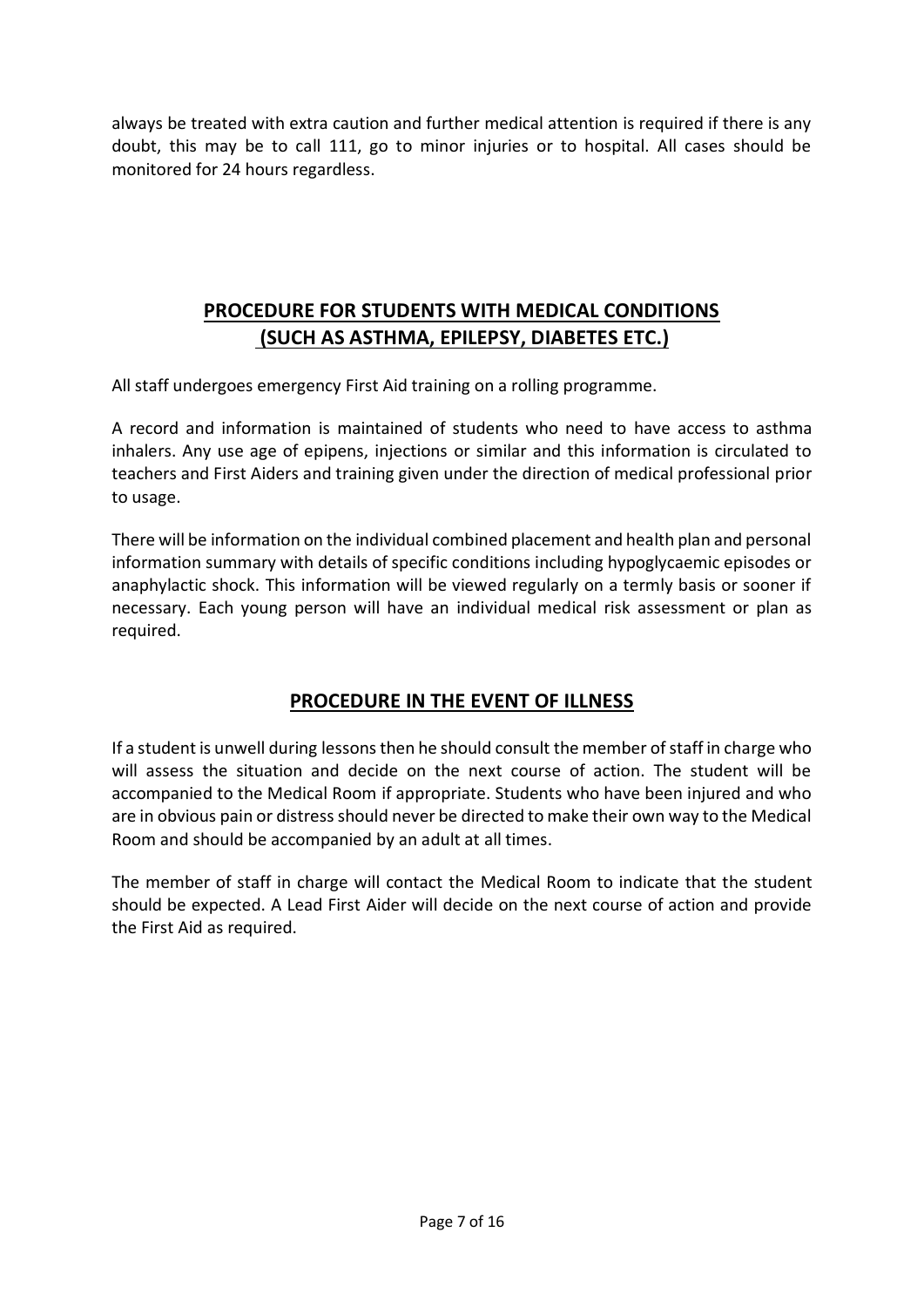## **EMERGENCY SITUATIONS**

#### **IF THE SITUATION IS LIFE THREATENING THEN AN AMBULANCE SHOULD BE CALLED AT THE EARLIEST OPPORTUNITY WITHOUT WAITING FOR THE APPOINTED PERSON TO ARRIVE ON THE SCENE. HERE, THE SCHOOL'S (9)999 POLICY SHOULD BE ADOPTED.**

Senior Person on Call to be informed.

All serious accidents should be reported to Senior Person on Call, who should call an ambulance and the child's parents ASAP

In the event of a serious incident an ambulance is called and a member of staff will accompany the pupil to hospital. It may be appropriate to transport a pupil to hospital. This will be by school transport with a school insured driver.

#### **Ambulances:**

Staff should always call an ambulance in the following circumstances:

- A significant head injury
- **•** Fitting, unconsciousness, or concussion
- Difficulty in breathing and / or chest pains
- A severe allergic reaction
- A severe loss of blood
- Severe burns or scalds
- The possibility of a serious fracture
- In the event that the First Aider does not consider that they can adequately deal with the presenting condition by the administration of First Aid or if they are unsure of the correct treatment

If an ambulance is called, the Lead First Aider or First Aider in charge should make arrangements for the ambulance to have access to the accident site including providing GPS coordinates where appropriate

Arrangements should be made to ensure that any student is accompanied in the ambulance, or followed to hospital, by a member of staff if it is not possible to contact the parents in time.

To use a mobile hand set to dial for an ambulance as this can be taken to the causality so that advice can be followed, whilst attending the causality.

The pupils Essential Information sheet should be printed off and taken to the hospital.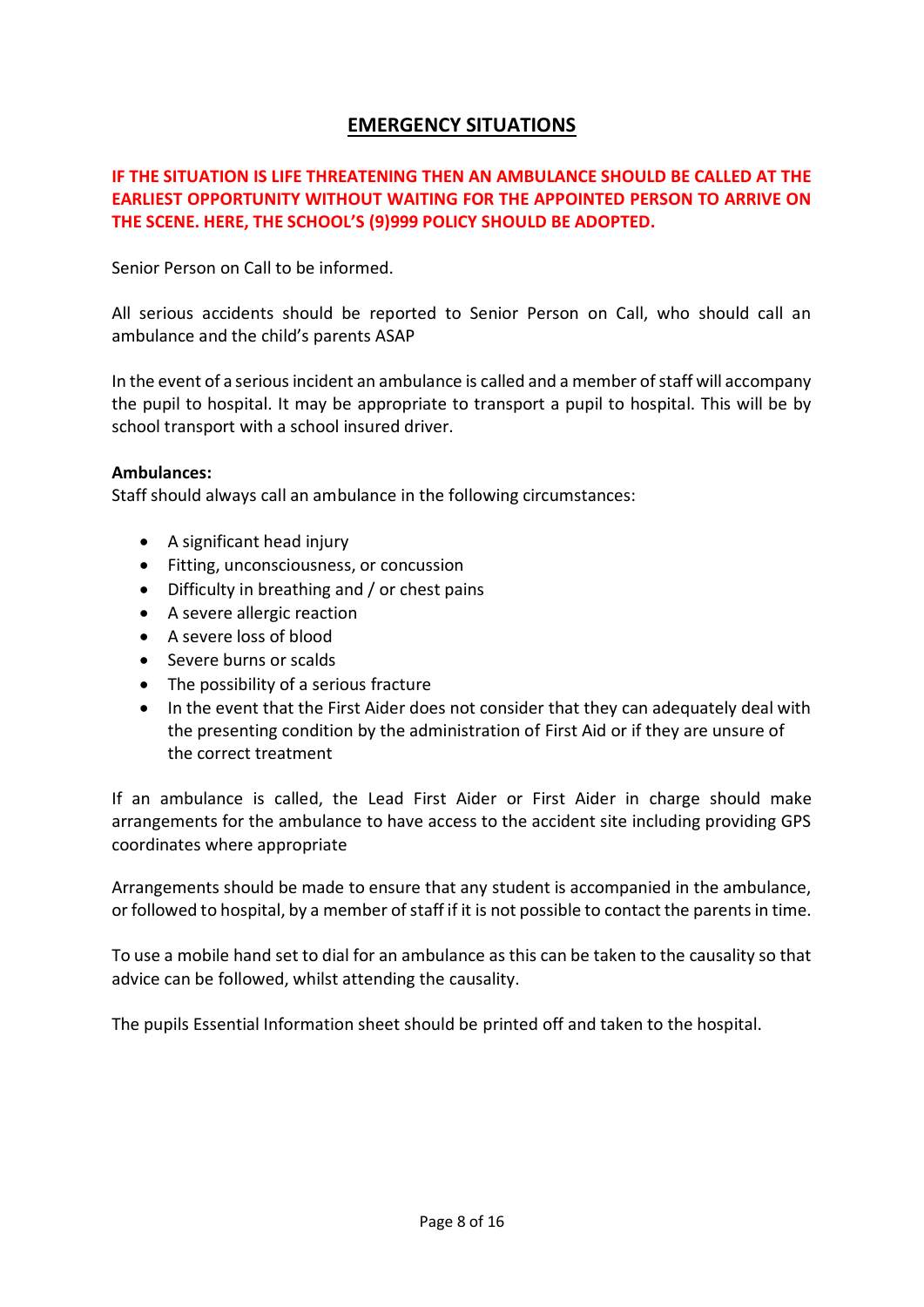## **OUT OF SCHOOL**

- Always take a MOBILE PHONE on trips out of school.
- Teachers/key staff to check that pupils have medication e.g. inhaler and emergency medication for seizures.
- First Aid kits are provided within all school transport.
- A Risk Assessment will need to be carried out as part of an educational trip/evening activity.

**School minibuses:** The School's minibus (es) all have an allocated bag which contains an emergency First Aid Kit. The First Aid kit is stocked in accordance with part 2 of schedule 7 of the Road Vehicles (Construction and Use) Regulations 1986 (SI 1986/1078) which is set out in Appendix 1.

## **INFORMATION ON STUDENTS**

Parents are requested to provide written consent for the administration of First Aid and medical treatment before students are admitted to the School.

The Pastoral Manager will be responsible for reviewing student confidential medical records and providing essential medical information to the SLT, Heads of Departments, Pastoral Team members, class teachers/TA's and First Aiders on a need-to-know basis. This can be regarding allergies, recent accidents or illnesses, or other medical conditions which may affect a student's functioning at the School. This information should be kept confidential but may be disclosed to the relevant professionals if it is necessary to safeguard or promote the welfare of a student or other members of the School community.

This information can be found the individual young person's placement and health plan

#### **INCIDENT REPORTING**

All incidents, injuries, head injuries, ailments and treatment are reported. Accident books can be located in the following areas:

#### Medical Room

All accidents that occur during the school day should be recorded in the accident book held in the Medical room. Staff will liaise with Pastoral Manager to determine whether it is necessary to complete the form.

If treatment has been administered this is to be recorded on the accident form and on the individual young person's minor injuries form, which is found in the relevant class group folder in the electronic pupil working file.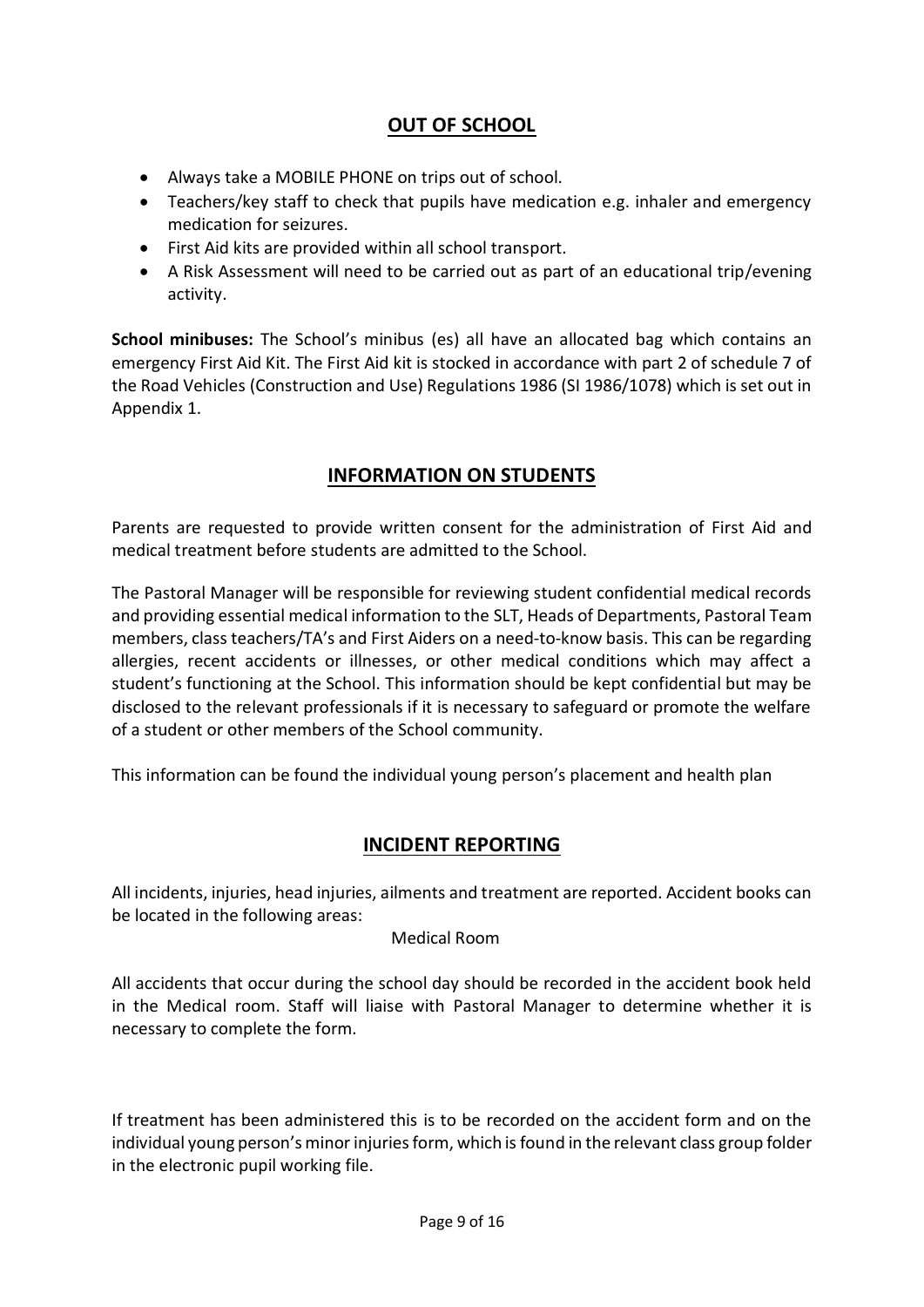All staff are responsible for recording the incident and treatment on SHE. The designated staff member is responsible for recording on the pupil's individual continuation and treatment sheet.

**Reporting to HSE:** The School is legally required under the Reporting of Injuries, Diseases and Dangerous Occurrences Regulations 1995 (SI 1995/3163) (**RIDDOR**) to report the certain injuries, diseases and dangerous occurrences to the HSE.

Senior/Class Teacher/Pastoral Manager(s), TA's to contact parents by phone regarding injury, LEA and Social Services informed if applicable.

## **ACCIDENTS INVOLVING STAFF**

Staff can seek medical attention or advice with regards to a First Aid situation from one of the Lead First Aiders.

An injured member of staff or other supervising adult should not continue to work if there is any possibility that further medical treatment is needed.

The member of staff or other supervising adult concerned should seek medical advice without delay.

## **MONITORING**

The Health and Safety Group will organise a monthly review of the Accident book in order to take note of trends and areas requiring improvement. This will form part of the annual First Aid risk assessment. The information may help identify training or other needs and be useful for investigative or insurance purposes. In addition, the Head Teacher will arrange for a review of all procedures following any major incident to check whether the procedures were sufficiently robust to deal with the major occurrence or whether improvements should be made.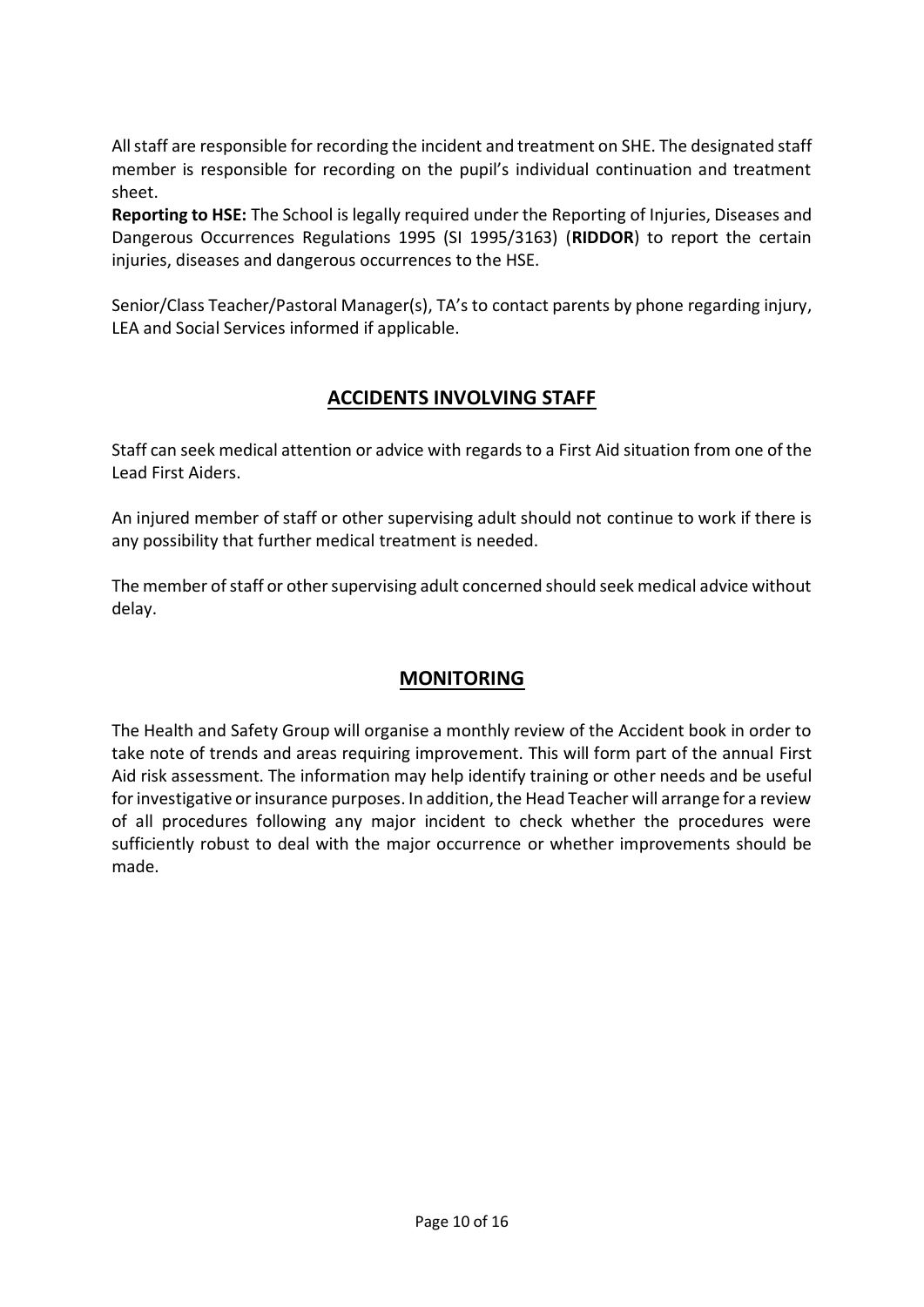# **PROCEDURE IN THE EVENT OF CONTACT WITH BLOOD OR OTHER BODILY FLUIDS**

No person must treat a casualty who is bleeding, without protective gloves.

Cover any cuts and grazes on their own skin

Use devices such as face shields, where appropriate, when giving mouth to mouth resuscitation

Protective gloves are stored in the Medical Room and with all First Aid Kits.

Sponges and water buckets must never be used for clearing up bodily fluids, to avoid the Risk of HIV contamination; therefore specific Absorbing Granules are provided and stored in the First Aid Trolley in the Medical Room, and in yellow bio-hazard kits found in the medical room.

All body fluid spillage's (Vomit, diarrhea and Blood) must be cleaned immediately. This is vital if spread of infections is to be reduced. Gloves and aprons should be worn when in contact with blood or body fluid is likely. They must be kept for this purpose only. Following use, gloves and aprons must be disposed of.

Once spillages have been covered in the granules they are then cleaned up and put in a double plastic bag and disposed of correctly. The floor area then needs to be cleaned using appropriate designated cleaning equipment. Hands must be washed and dried after removal of protective gloves.

Wash hands after every procedure

#### **QUALIFICATIONS AND TRAINING**

- First Aiders will hold a valid certificate of competence, issued by an organization approved by the HSE.
- Appointed persons will undertake one-day emergency first-aid training.
- Appointed persons will undertake 4 day First Aid course, First Aid at Work, valid for three years (advanced First Aid training).

#### **REVISION**

This document will be revised on a regular basis to confirm that the arrangements are still appropriate.

A review will also take place if there are any significant changes in the arrangements and also after any serious incident to ensure that this policy was sound in its content.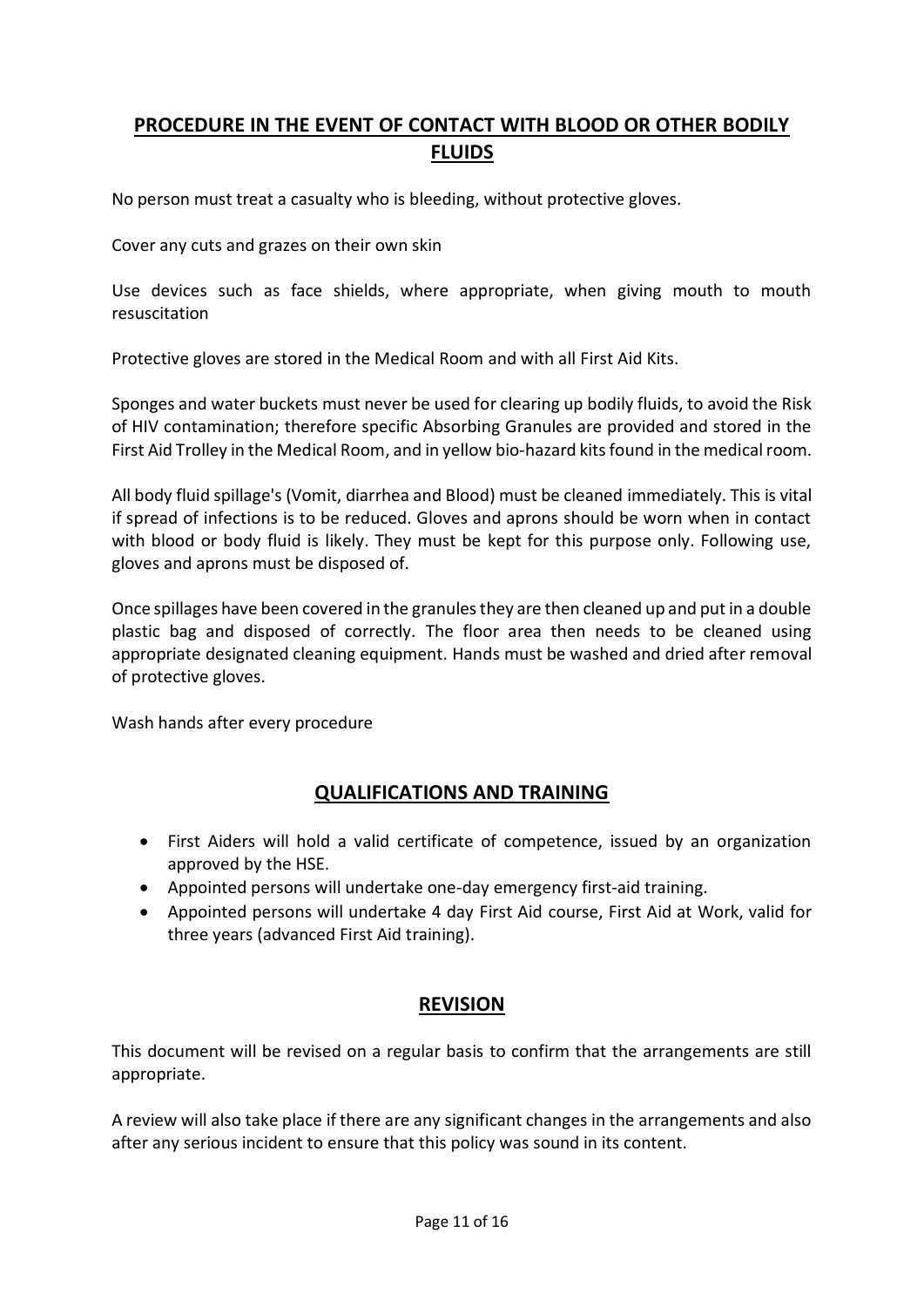#### **APPENDIX 1**

#### **Part 2 of schedule 7 of the Road Vehicles (Construction and Use) Regulations 1986 (SI 1986/1078)**

First Aid equipment:

- Ten antiseptic wipes, foil packed
- One conforming disposable bandage (not less than 7.5 cm wide)
- Two triangular bandages
- One packet of 24 assorted adhesive dressings
- Three large sterile un-medicated ambulance dressings (not less than 15.0 cm × 20.0 cm)
- Two sterile eye pads, with attachments
- Twelve assorted safety pins
- One pair of rust less blunt-ended scissors.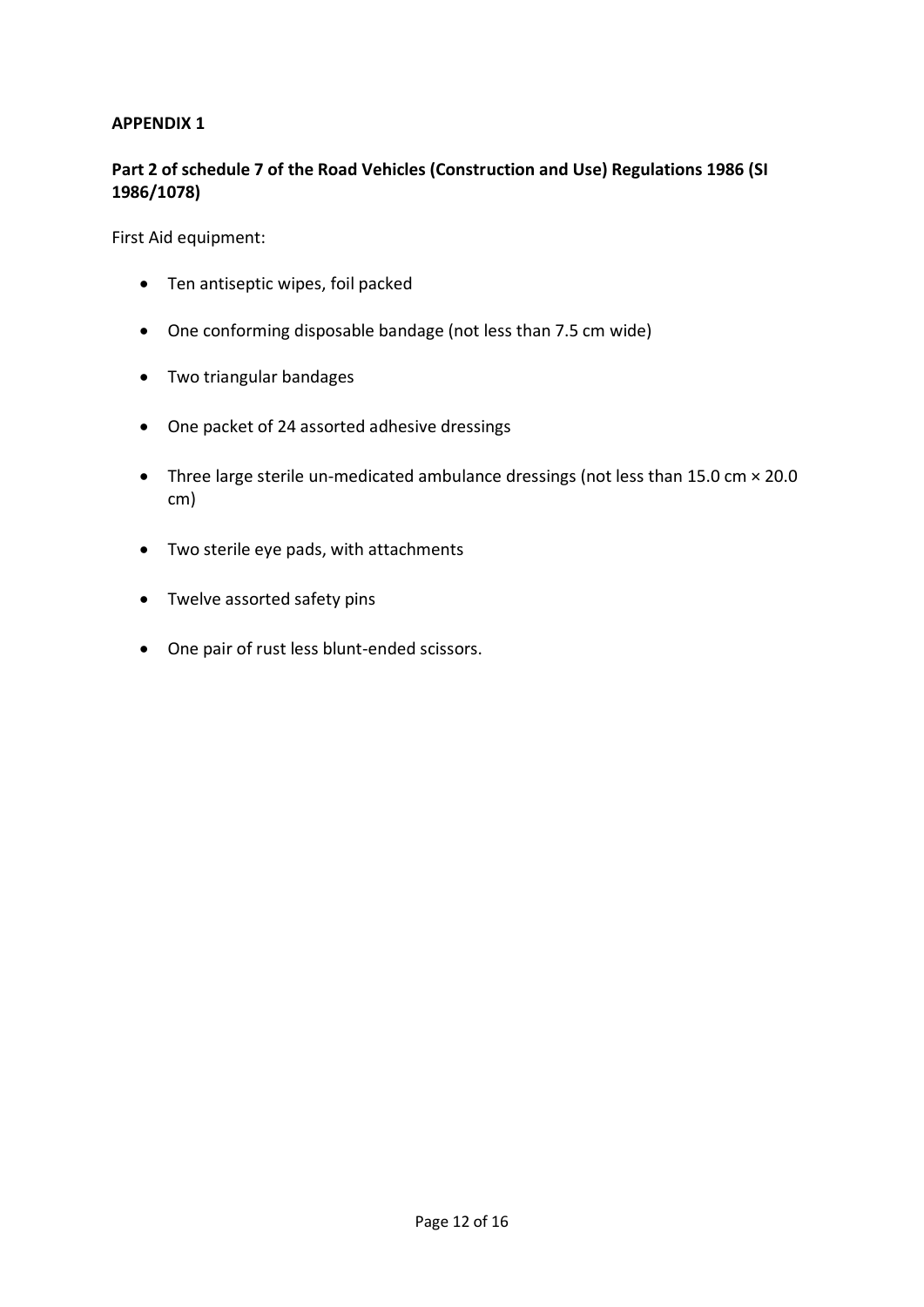#### **APPENDIX 2**

#### **Contents of First Aid Kit/boxes:**

- Plasters,
- 2 pairs gloves,
- Eye wash pods,
- medium dressing,
- hand gel,
- $\bullet$  cleaning wipes,
- triangular bandage,
- wound dressings,
- eye dressings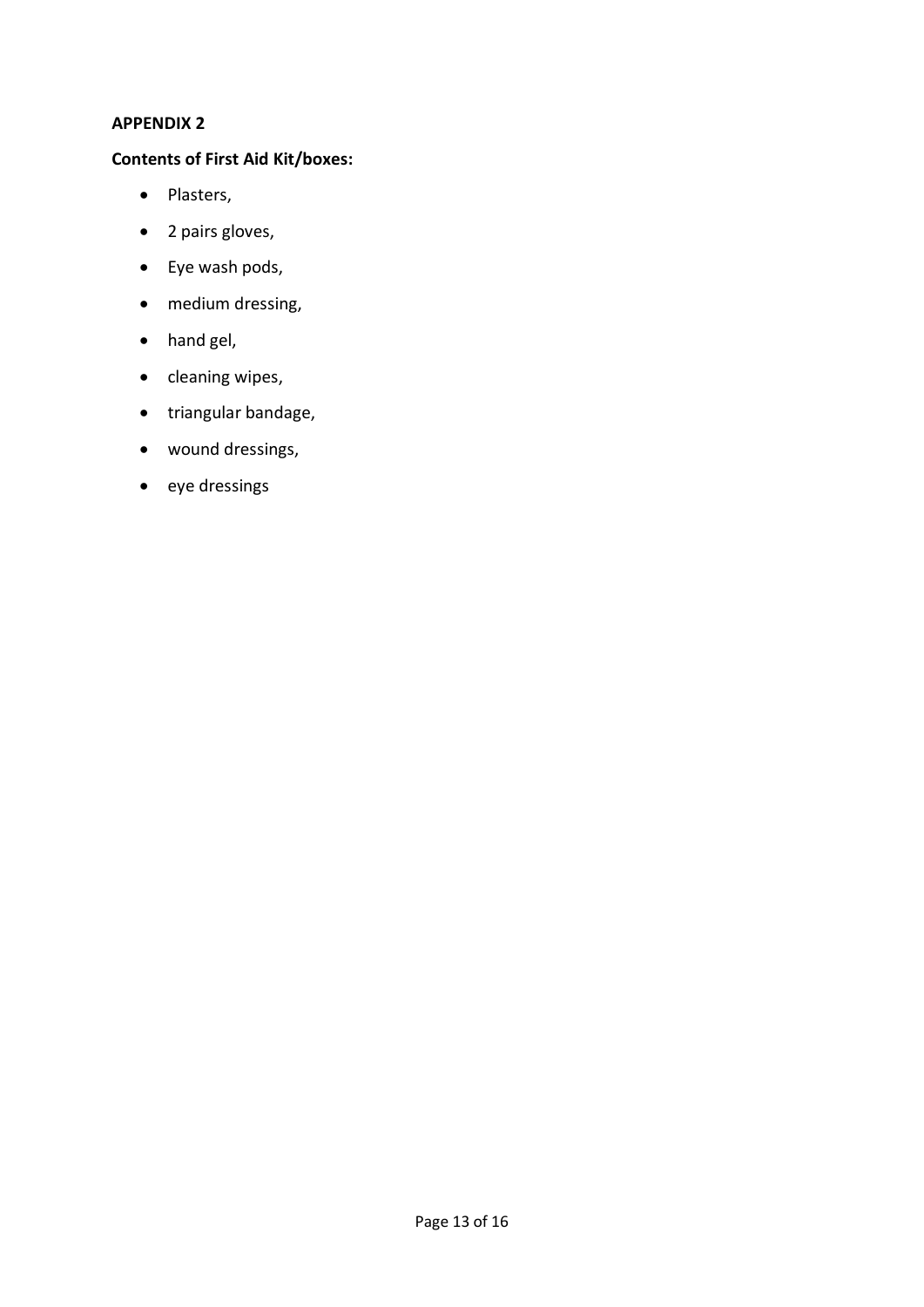#### **APPENDIX 3**

#### **Consent letters:-**

- Emergency Treatment
- Open Water Swimming Activities
- Photograph Permission
- Sex Education
- Non-prescribed Medication
- Responsible Internet Issue
- Head Lice treatment

These consent letters can be obtained from the School Office.